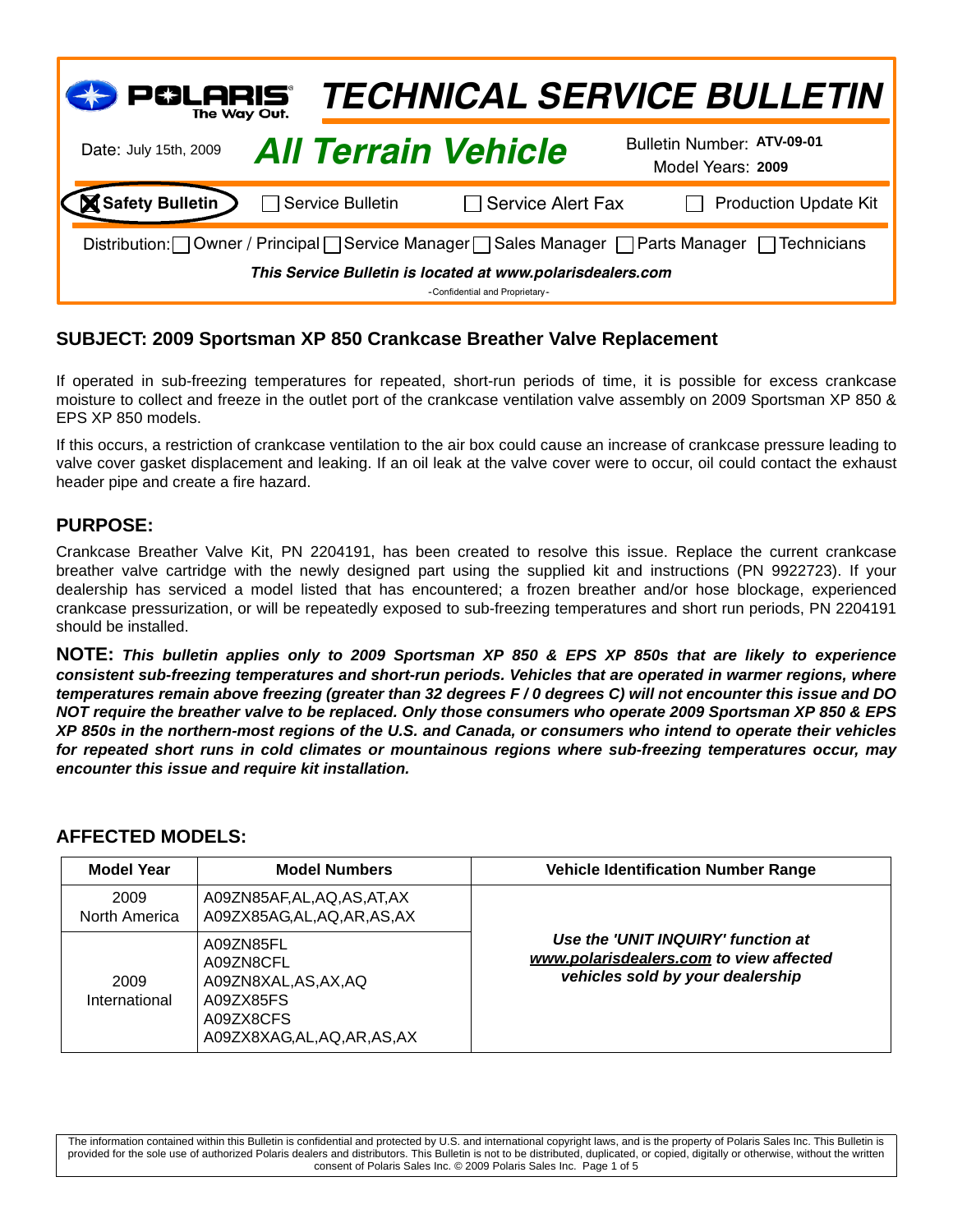# **CUSTOMER NOTIFICATION: Required**

Use the 'UNIT INQUIRY' function at www.polarisdealers.com to view affected vehicles sold by your dealership and contact the owners to schedule those units for repair.

**NOTE:** *Consumers are to be reminded that during sub-freezing weather conditions and short-run periods, excess moisture inside the crankcase can accumulate if the engine is not brought up to normal operating temperature during use. The resulting excess moisture may increase the likelihood of breather freeze-up/ crankcase pressurization if this type of operating continues. More frequent oil changes to eliminate the excess moisture are recommended with this type of operation.*

### **PARTS INFORMATION:.**

| <b>PART NUMBER / DESRIPTION</b>     | 2204191 / Crankcase Breather Valve Kit |
|-------------------------------------|----------------------------------------|
| <b>PARTS AVAILABILITY</b>           | 8/17/09                                |
| <b>QUANTITY (Per Affected Unit)</b> | QTY 1 - Per Unit                       |
| <b>DIRECT-SHIP FROM POLARIS?</b>    | NO.                                    |
| TO BE ORDERED BY DEALER?            | <b>YES</b>                             |

#### **REPAIR PROCEDURE:**

1. Turn the engine off and remove the seat (Figure #1)..



2. Remove the Crankcase Breather Valve using a #30 Torx bit (Figure #2).

Figure #2



The information contained within this Bulletin is confidential and protected by U.S. and international copyright laws, and is the property of Polaris Sales Inc. This Bulletin is provided for the sole use of authorized Polaris dealers and distributors. This Bulletin is not to be distributed, duplicated, or copied, digitally or otherwise, without the written consent of Polaris Sales Inc. © 2009 Polaris Sales Inc. Page 2 of 5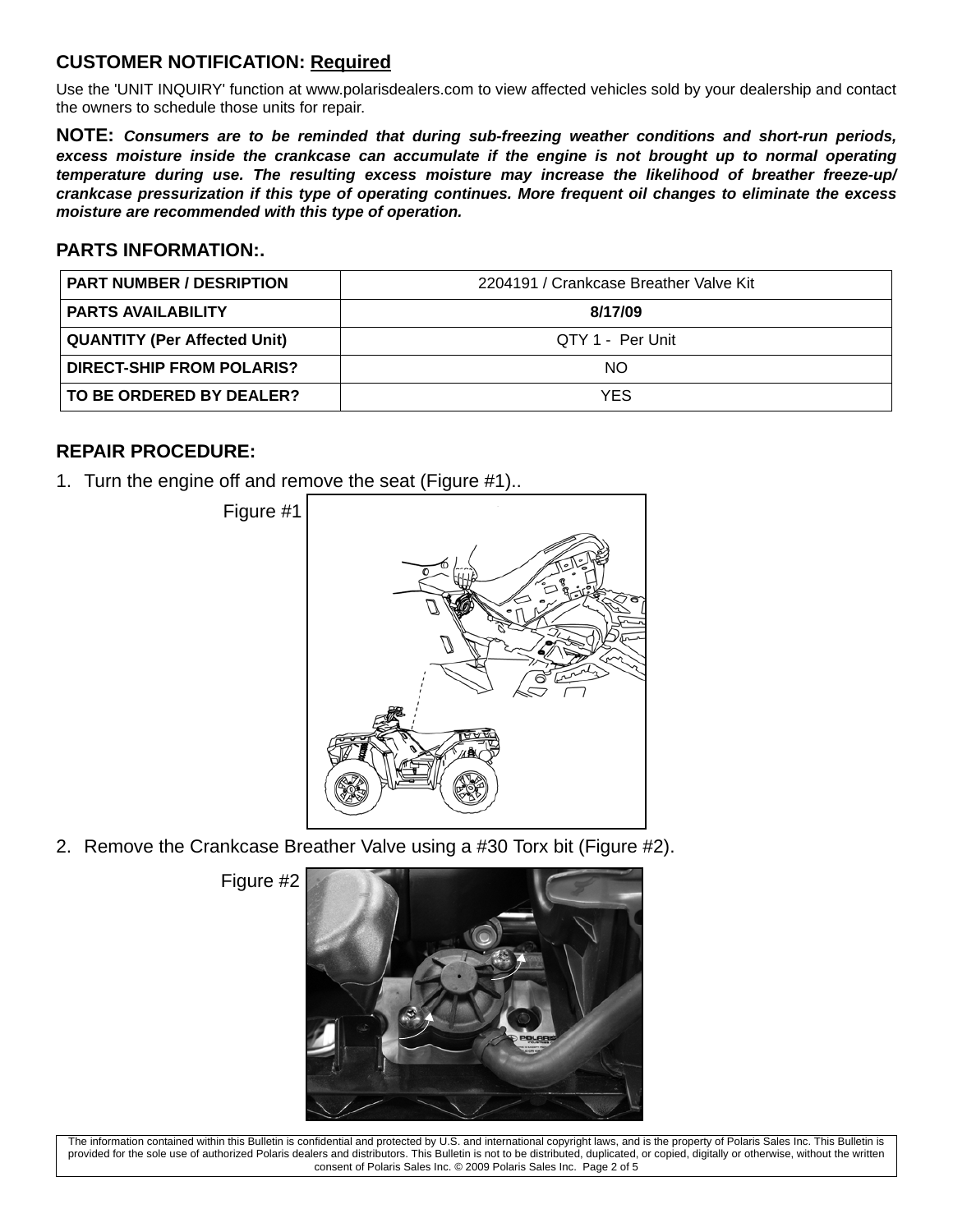3. Install Crankcase Breather Valve Kit 2204191 according to the instructions provided with the kit (Figure #3). Duplicate copies of the kit instructions (PN 9922723) may be downloaded by accessing the 'Parts Detail Search' function on the Dealer Website..



- 4. Verify fasteners are torqued to **13 ft. lb. (18Nm).**
- 5. Complete and place a Service Bulletin Decal in the specified location on the vehicle.
- 6. Reinstall the seat and verify it is secure.

# **WARRANTY CLAIM INFORMATION:**

A single group claim may be submitted listing the complete (17 digit) Vehicle Identification Number for machines with the same model number. File claim type **SB (Service Bulletin)**. DO NOT PUT MORE THAN ONE MODEL NUMBER ON A CLAIM.

| <b>Service Bulletin #</b> | ATV-09-01                    |
|---------------------------|------------------------------|
| <b>Claim Type</b>         | <b>SB (Service Bulletin)</b> |
| <b>Labor Allowance</b>    | 0.2 Hr (12 minutes)          |
| <b>Claim Part Numbers</b> | N/A - Auto Process Bulletin  |

The information contained within this Bulletin is confidential and protected by U.S. and international copyright laws, and is the property of Polaris Sales Inc. This Bulletin is provided for the sole use of authorized Polaris dealers and distributors. This Bulletin is not to be distributed, duplicated, or copied, digitally or otherwise, without the written consent of Polaris Sales Inc. © 2009 Polaris Sales Inc. Page 3 of 5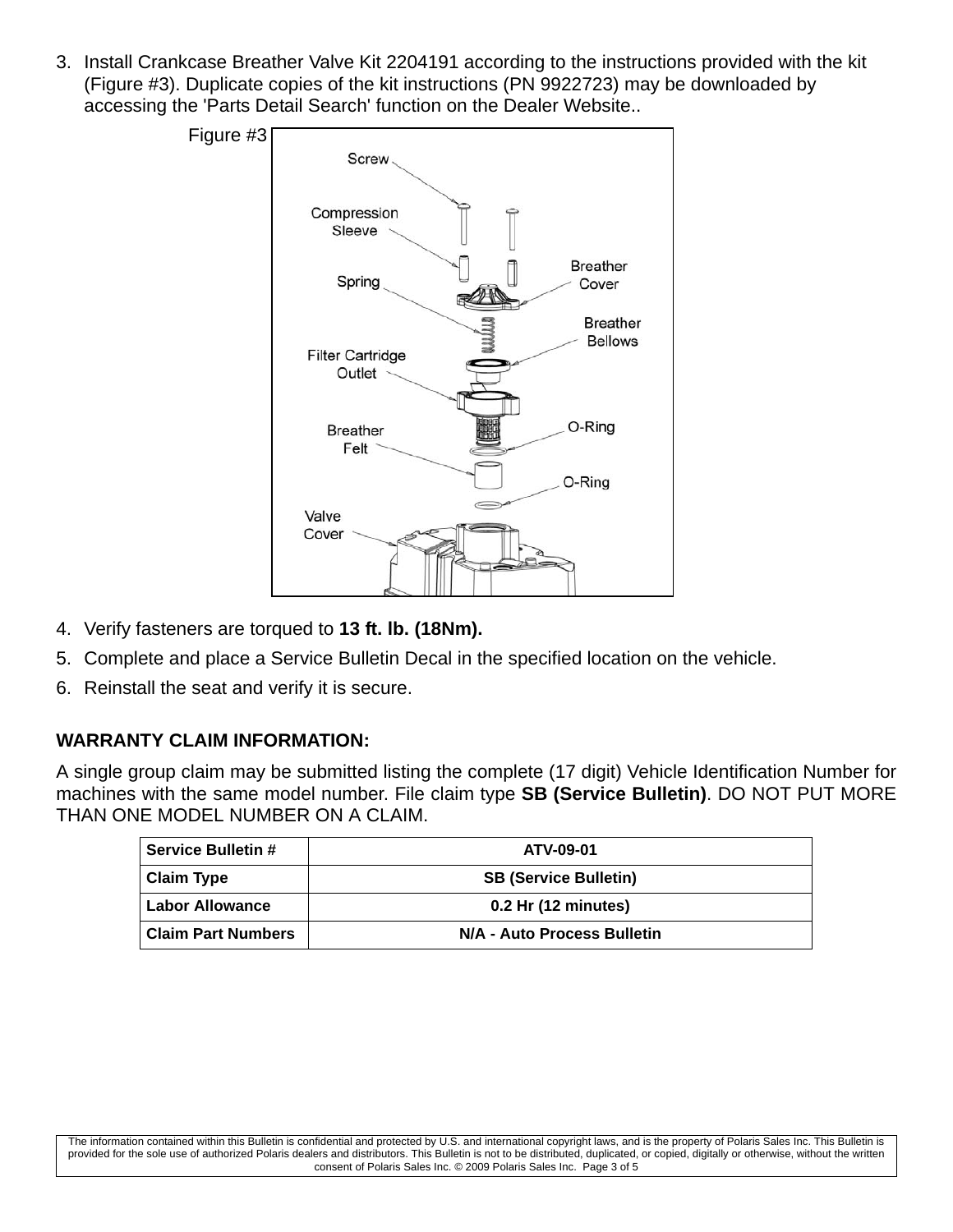# **SERVICE BULLETIN COMPLETION DECAL:**

A Service Bulletin Completion Decal must be completed for this bulletin repair. Place the decal on the unit as shown. If you require more decals, order them through normal Polaris parts ordering channels.



Sincerely,

milkergel

Laurie Rengel Manager, Service Dealer Development and Warranty

The information contained within this Bulletin is confidential and protected by U.S. and international copyright laws, and is the property of Polaris Sales Inc. This Bulletin is provided for the sole use of authorized Polaris dealers and distributors. This Bulletin is not to be distributed, duplicated, or copied, digitally or otherwise, without the written consent of Polaris Sales Inc. © 2009 Polaris Sales Inc. Page 4 of 5